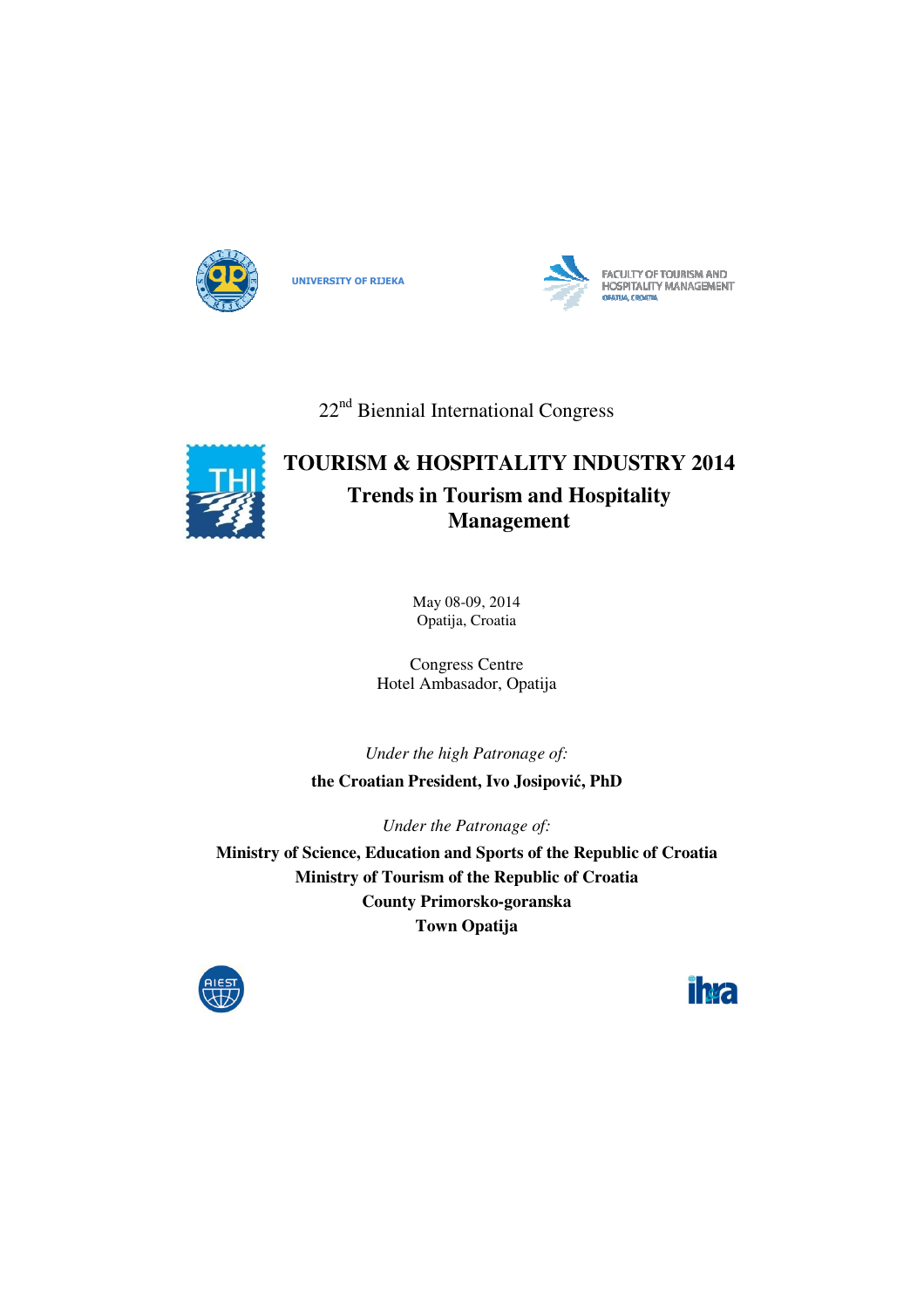### **Publisher:**

© 2014 University of Rijeka Faculty of Tourism and Hospitality Management, Opatija Primorska 42, P.O.Box 97, 51410 Opatija, Croatia Phone: ++ 385 51 294 700 Fax: ++ 385 51 291 965 E-mail: thi2014@fthm.hr http://www.fthm.hr/thi2014

### **Editor-in-Chief:**

Jože Perić, Dean

### **Editorial Board**

Daniela Gračan, Croatia Elizabeth Ineson, United Kingdom Sandra Janković, Croatia Ivan Madžar, Bosnia and Herzegovina Helena Nemec Rudež, Slovenia

Ivanka Nestoroska, Macedonia Ivan Paunović, Serbia Dora Smolčić Jurdana, Croatia Ksenija Vodeb, Slovenia

### **Editor Secretary:**

Sandra Žunabović

**Layout:** Ljubica Pilepić

**Available in:** 400 copies

**ISSN 1848-4581** 

**Papers are duble-blind reviewed. Authors submitted their papers in final form. Editorial Committee disciaims responsibility for language and printing errors.**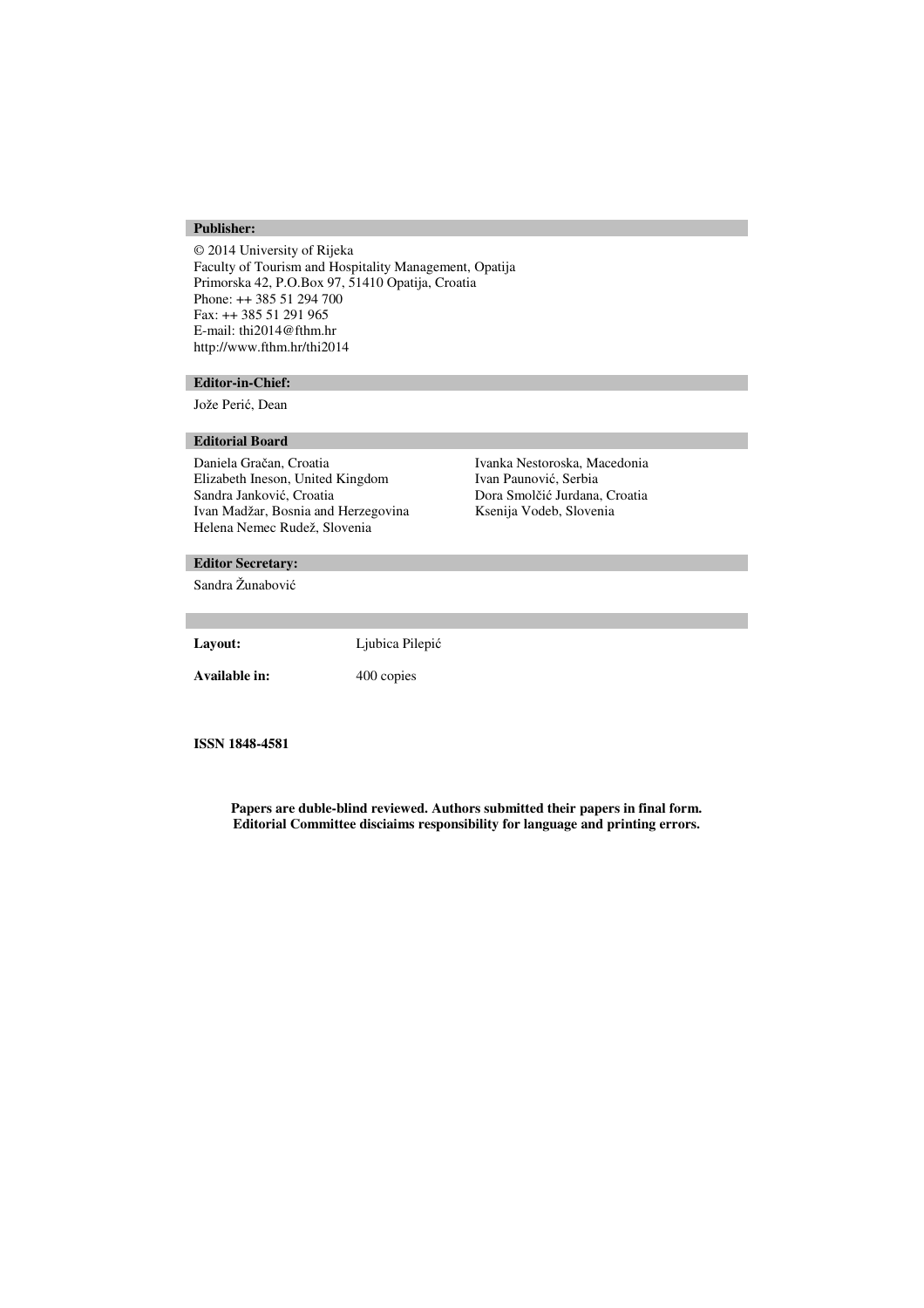

UNIVERSITY OF RIJEKA



22<sup>nd</sup> Biennial International Congress



**TOURISM & HOSPITALITY INDUSTRY 2014 Trends in Tourism and Hospitality Management** 

# **CON CONGRESS PROCEEDINGS**



**ika**